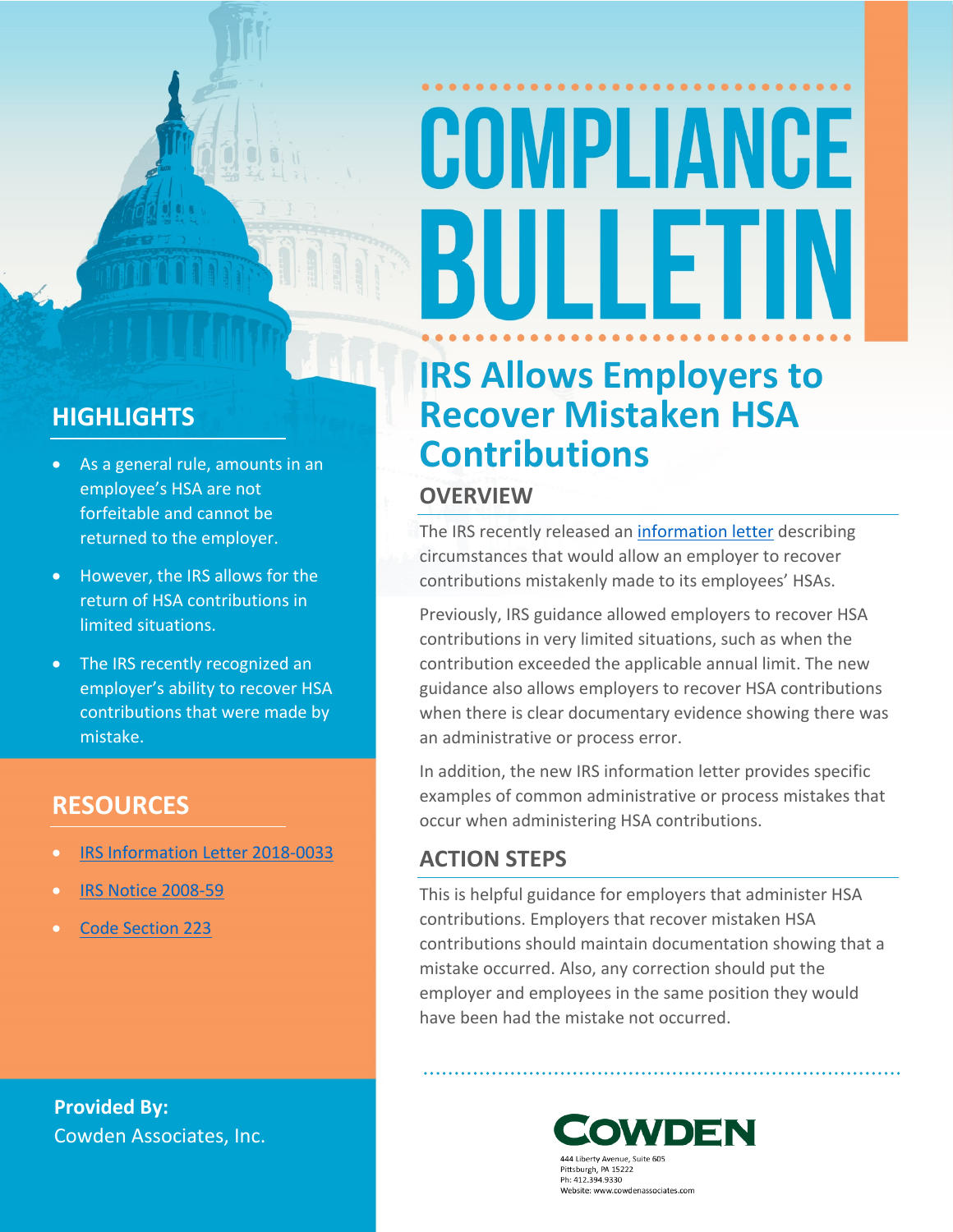### **COMPLIANCE BULLETIN**

#### **HSAs – In General**

An HSA is a tax-exempt trust or custodial account that an eligible individual sets up with a qualified financial institution. Amounts in an HSA can be accumulated over years or distributed on a tax-free basis to pay for (or reimburse) qualified medical expenses.

Anyone can make contributions to an individual's HSA, including the individual's employer. However, there is a cap on the amount of HSA contributions for each year that varies depending on whether the HSA owner has individual or family HDHP coverage.

*The IRS information letter clarifies that employers may ask financial institutions to return HSA contributions made due to an administrative error or process mistake. Employers should maintain records showing the error or mistake.* 

Internal Revenue Code (Code) [Section 223](https://www.law.cornell.edu/uscode/text/26/223) contains the basic tax rules governing HSAs. One of these rules is that an individual's balance in his or her HSA is nonforfeitable. This means that, generally, contributions an employer makes to an employee's HSA belong to that employee and cannot be forfeited or returned to the employer.

#### **IRS Notice 2008-59**

In Notice 2008-59, the IRS clarified **limited circumstances** under which an employer may recoup contributions that it makes to an employee's HSA. These limited circumstances are:

- If an employee was **never eligible** for HSA contributions (that is, the employee never met the eligibility criteria for an HSA); or
- If an employer contributes amounts to an employee's HSA that **exceed the maximum annual contribution amount** due to an error.

In these circumstances, Notice 2008-59 says, the employer may request that the financial institution return to the employer the mistaken or excess amounts contributed to the employee's HSA.

However, Notice 2008-59 also states that the employer may not recover amounts contributed that are less than or equal to the maximum annual contribution limit, even if made in error. Also, Notice 2008-59 says that if an employer contributes to the HSA of an employee who ceases to be an eligible individual during a year, the employer may not recover contributions made after the employee stopped being eligible.

### **New IRS Information Letter**

The IRS' Office of Chief Counsel recently released an [information letter](https://www.irs.gov/pub/irs-wd/18-0033.pdf) (Letter 2018-0033) that clarifies the ability of employers to recover contributions to employees' HSAs that **were made by mistake**. This information letter expands on the guidance in IRS Notice 2008-59 by allowing employers to recover HSA contributions in more situations.

This Compliance Bulletin is not intended to be exhaustive nor should any discussion or opinions be construed as legal advice.  $2$ Readers should contact legal counsel for legal advice.